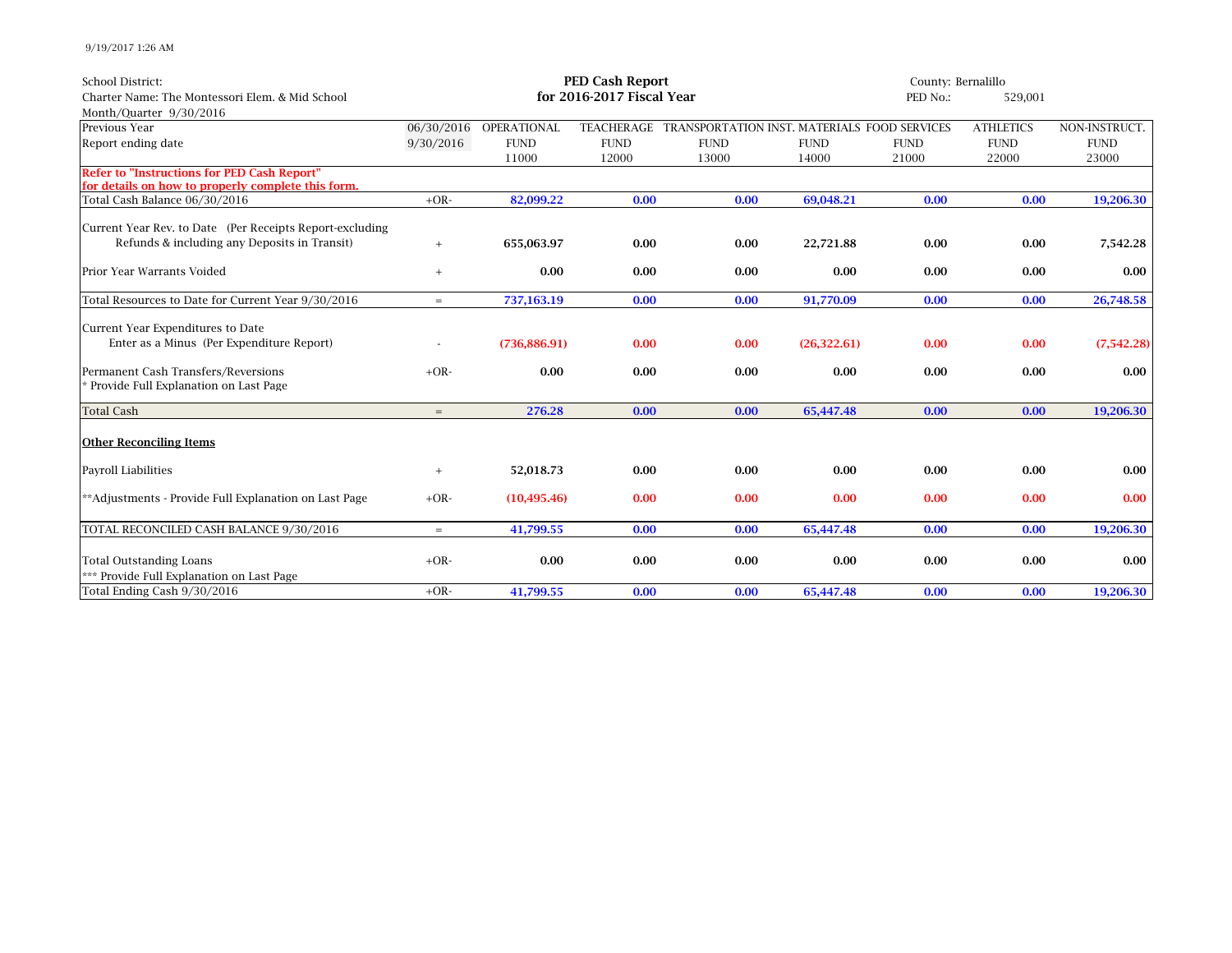| <b>School District:</b><br>Charter Name: The Montessori Elem. & Mid School<br>Month/Quarter 9/30/2016 |        |                    | <b>PED Cash Report</b><br>for 2016-2017 Fiscal Year |               | Bernalillo<br>County:<br>PED No.:<br>529,001 |               |                 |                 |
|-------------------------------------------------------------------------------------------------------|--------|--------------------|-----------------------------------------------------|---------------|----------------------------------------------|---------------|-----------------|-----------------|
|                                                                                                       |        | <b>FEDERAL</b>     | <b>FEDERAL</b>                                      | <b>LOCAL</b>  | <b>STATE</b>                                 | <b>STATE</b>  | <b>LOCAL OR</b> | <b>BOND</b>     |
|                                                                                                       |        | <b>FLOWTHROUGH</b> | <b>DIRECT</b>                                       | <b>GRANTS</b> | <b>FLOWTHROUGH</b>                           | <b>DIRECT</b> | <b>STATE</b>    | <b>BUILDING</b> |
|                                                                                                       |        | <b>FUND</b>        | <b>FUND</b>                                         | <b>FUND</b>   | <b>FUND</b>                                  | <b>FUND</b>   | <b>FUND</b>     | <b>FUND</b>     |
|                                                                                                       |        | 24000              | 25000                                               | 26000         | 27000                                        | 28000         | 29000           | 31100           |
|                                                                                                       |        |                    |                                                     |               |                                              |               |                 |                 |
| Total Cash Balance 06/30/2016                                                                         | $=$    | 0.00               | 0.00                                                | 0.00          | 0.00                                         | 0.00          | 0.00            | 0.00            |
| Current Year Rev. to Date (Per Receipts Report-excluding                                              |        |                    |                                                     |               |                                              |               |                 |                 |
| Refunds & including any Deposits in Transit)                                                          | $^{+}$ | 0.00               | 0.00                                                | 0.00          | 0.00                                         | 0.00          | 0.00            | 0.00            |
| Prior Year Warrants Voided                                                                            | $+$    | 0.00               | 0.00                                                | 0.00          | 0.00                                         | 0.00          | 0.00            | 0.00            |
| Total Resources to Date for Current Year 9/30/2016                                                    | $=$    | 0.00               | 0.00                                                | 0.00          | 0.00                                         | 0.00          | 0.00            | 0.00            |
| Current Year Expenditures to Date                                                                     |        |                    |                                                     |               |                                              |               |                 |                 |
| Enter as a Minus (Per Expenditure Report)                                                             |        | 0.00               | 0.00                                                | 0.00          | 0.00                                         | 0.00          | 0.00            | 0.00            |
| Permanent Cash Transfers/Reversions                                                                   | $+OR-$ | 0.00               | 0.00                                                | 0.00          | 0.00                                         | 0.00          | 0.00            | 0.00            |
| * Provide Full Explanation on Last Page                                                               |        |                    |                                                     |               |                                              |               |                 |                 |
| <b>Total Cash</b>                                                                                     | $=$    | 0.00               | 0.00                                                | 0.00          | 0.00                                         | 0.00          | 0.00            | 0.00            |
| <b>Other Reconciling Items</b>                                                                        |        |                    |                                                     |               |                                              |               |                 |                 |
| Payroll Liabilities                                                                                   | $^{+}$ | 0.00               | 0.00                                                | 0.00          | 0.00                                         | 0.00          | 0.00            | 0.00            |
| **Adjustments - Provide Full Explanation on Last Page                                                 |        | 0.00               | 0.00                                                | 0.00          | 0.00                                         | 0.00          | 0.00            | 0.00            |
| TOTAL RECONCILED CASH BALANCE 9/30/2016                                                               | $=$    | 0.00               | 0.00                                                | 0.00          | 0.00                                         | 0.00          | 0.00            | 0.00            |
| <b>Total Outstanding Loans</b>                                                                        | $+OR-$ | 0.00               | 0.00                                                | 0.00          | 0.00                                         | 0.00          | 0.00            | 0.00            |
| *** Provide Full Explanation on Last Page                                                             |        |                    |                                                     |               |                                              |               |                 |                 |
| Total Ending Cash 9/30/2016                                                                           | $+OR-$ | 0.00               | 0.00                                                | 0.00          | 0.00                                         | 0.00          | 0.00            | 0.00            |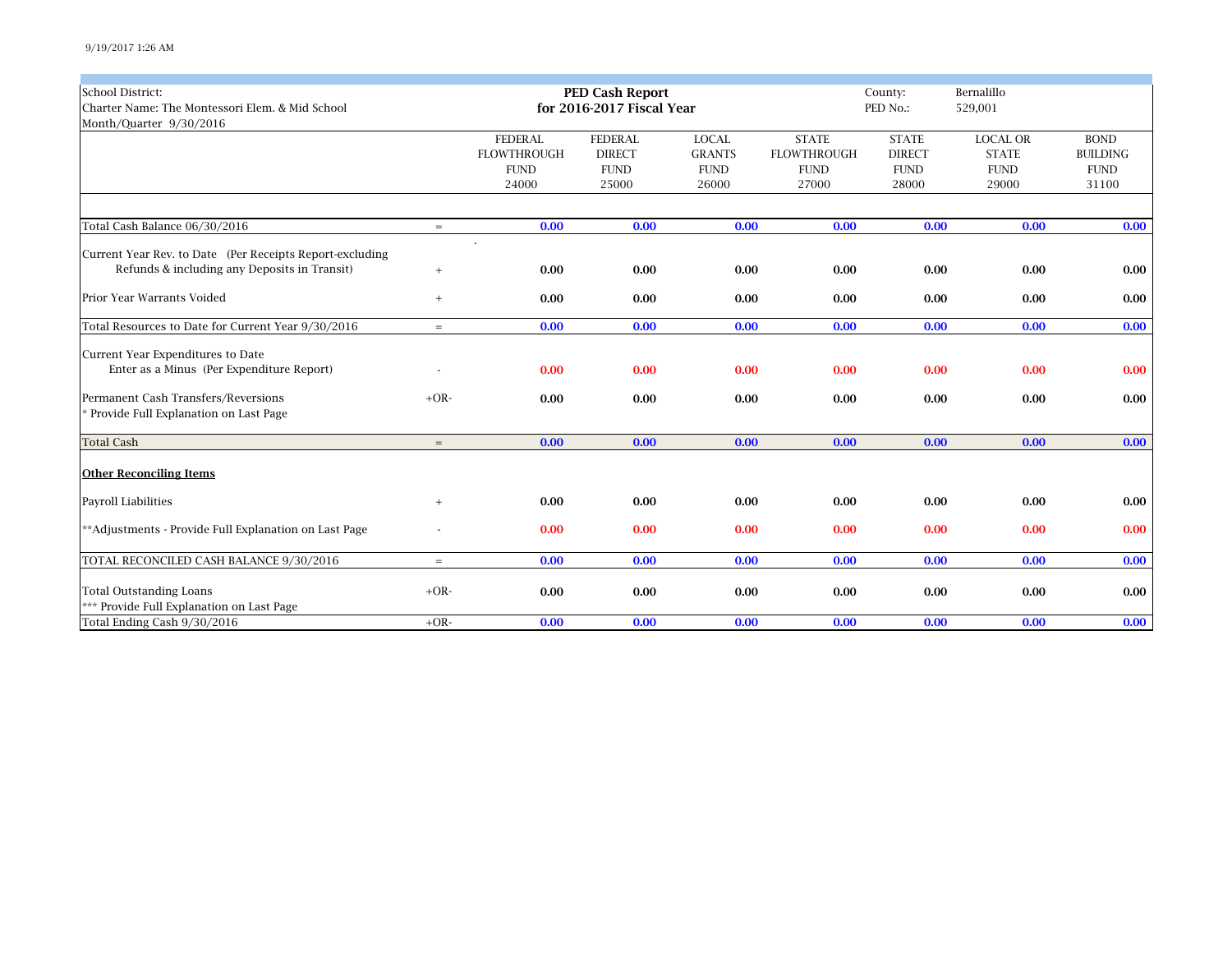| <b>School District:</b><br>Charter Name: The Montessori Elem. & Mid School |        |                                                                    | <b>PED Cash Report</b><br>for 2016-2017 Fiscal Year | County:<br>PED No.: | Bernalillo |                       |                                                                                                              |                    |
|----------------------------------------------------------------------------|--------|--------------------------------------------------------------------|-----------------------------------------------------|---------------------|------------|-----------------------|--------------------------------------------------------------------------------------------------------------|--------------------|
| Month/Quarter 9/30/2016                                                    |        |                                                                    |                                                     |                     |            |                       | 529,001                                                                                                      |                    |
|                                                                            |        |                                                                    |                                                     |                     |            |                       | PUBLIC SCHOOL SPECIAL CAPITAI SPECIAL CAPITAL SPECIAL CAPITAL CAPITAL IMPROV CAPITAL IMPROV. CAPITAL IMPROV. |                    |
|                                                                            |        | CAPITAL OUTLAY OUTLAY LOCAL  OUTLAY STATE  OUTLAY FEDERAL<br>31200 | 31300                                               | 31400               | 31500      | <b>HB</b> 33<br>31600 | <b>SB9- STATE</b><br>31700                                                                                   | SB9-LOCAL<br>31701 |
|                                                                            |        |                                                                    |                                                     |                     |            |                       |                                                                                                              |                    |
| Total Cash Balance 06/30/2016                                              | $=$    | (71, 876.50)                                                       | 0.00                                                | (125, 135.46)       | 0.00       | 518,868.65            | 165,939.92                                                                                                   | 0.00               |
| Current Year Rev. to Date (Per Receipts Report-excluding                   |        |                                                                    |                                                     |                     |            |                       |                                                                                                              |                    |
| Refunds & including any Deposits in Transit)                               | $^{+}$ | 71,876.50                                                          | 0.00                                                | 114,640.00          | 0.00       | 6,221.23              | 0.00                                                                                                         | 3,011.67           |
| Prior Year Warrants Voided                                                 | $^{+}$ | 0.00                                                               | 0.00                                                | 0.00                | 0.00       | 0.00                  | 0.00                                                                                                         | 0.00               |
| Total Resources to Date for Current Year 9/30/2016                         | $=$    | 0.00                                                               | 0.00                                                | (10, 495.46)        | 0.00       | 525,089.88            | 165,939.92                                                                                                   | 3,011.67           |
| Current Year Expenditures to Date                                          |        |                                                                    |                                                     |                     |            |                       |                                                                                                              |                    |
| Enter as a Minus (Per Expenditure Report)                                  |        | 0.00                                                               | 0.00                                                | 0.00                | 0.00       | (8,354.00)            | 0.00                                                                                                         | (28, 670.74)       |
| Permanent Cash Transfers/Reversions                                        | $+OR-$ | 0.00                                                               | 0.00                                                | 0.00                | 0.00       | 0.00                  | (165, 939.92)                                                                                                | 165,939.92         |
| * Provide Full Explanation on Last Page                                    |        |                                                                    |                                                     |                     |            |                       |                                                                                                              |                    |
| <b>Total Cash</b>                                                          | $=$    | 0.00                                                               | 0.00                                                | (10, 495.46)        | 0.00       | 516,735.88            | 0.00                                                                                                         | 140,280.85         |
| <b>Other Reconciling Items</b>                                             |        |                                                                    |                                                     |                     |            |                       |                                                                                                              |                    |
| Payroll Liabilities                                                        |        | 0.00                                                               | 0.00                                                | 0.00                | 0.00       | 0.00                  | 0.00                                                                                                         | 0.00               |
| **Adjustments - Provide Full Explanation on Last Page                      |        | 0.00                                                               | 0.00                                                | 10,495.46           | 0.00       | 0.00                  | 0.00                                                                                                         | 0.00               |
| TOTAL RECONCILED CASH BALANCE 9/30/2016                                    | $=$    | 0.00                                                               | 0.00                                                | 0.00                | 0.00       | 516,735.88            | 0.00                                                                                                         | 140,280.85         |
| <b>Total Outstanding Loans</b>                                             | $+OR-$ | 0.00                                                               | 0.00                                                | 0.00                | 0.00       | 0.00                  | 0.00                                                                                                         | 0.00               |
| *** Provide Full Explanation on Last Page                                  |        |                                                                    |                                                     |                     |            |                       |                                                                                                              |                    |
| Total Ending Cash 9/30/2016                                                | $+OR-$ | 0.00                                                               | 0.00                                                | 0.00                | 0.00       | 516,735.88            | 0.00                                                                                                         | 140,280.85         |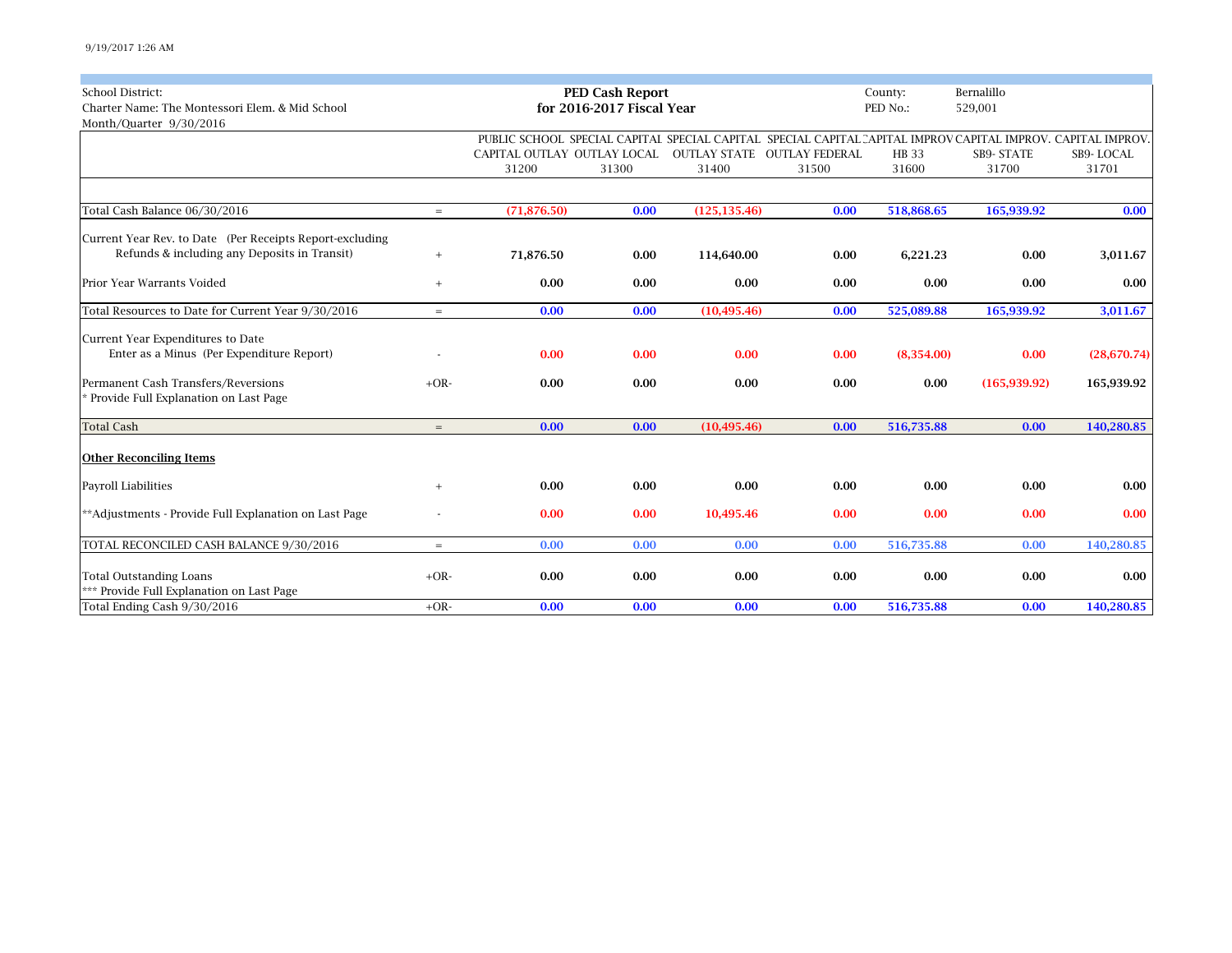| <b>School District:</b>                                  |        |                   | <b>PED Cash Report</b>    |             |                     | County:              | Bernalillo          |                    |
|----------------------------------------------------------|--------|-------------------|---------------------------|-------------|---------------------|----------------------|---------------------|--------------------|
| Charter Name: The Montessori Elem. & Mid School          |        |                   | for 2016-2017 Fiscal Year |             |                     | PED No.:             | 529,001             |                    |
| Month/Quarter 9/30/2016                                  |        |                   |                           |             |                     |                      |                     |                    |
|                                                          |        | <b>ENERGY</b>     | ED. TECH                  | PSCOC 20%   | <b>DEBT SERVICE</b> | <b>DEFERRED SICK</b> | <b>ED TECH DEBT</b> | <b>GRAND TOTAL</b> |
|                                                          |        | <b>EFFICIENCY</b> | <b>EQUIP ACT</b>          | <b>FUND</b> | <b>FUND</b>         | <b>LEAVE FUND</b>    | <b>SERVICE FUND</b> | <b>ALL FUNDS</b>   |
|                                                          |        | 31800             | 31900                     | 32100       | 41000               | 42000                | 43000               |                    |
|                                                          |        |                   |                           |             |                     |                      |                     |                    |
| Total Cash Balance 06/30/2016                            | $=$    | 0.00              | 0.00                      | 0.00        | 0.00                | 0.00                 | 0.00                | 658,150.34         |
| Current Year Rev. to Date (Per Receipts Report-excluding |        |                   |                           |             |                     |                      |                     |                    |
| Refunds & including any Deposits in Transit)             | $+$    | 0.00              | 0.00                      | 0.00        | 0.00                | 0.00                 | 0.00                | 881,077.53         |
| Prior Year Warrants Voided                               | $^{+}$ | 0.00              | 0.00                      | 0.00        | 0.00                | 0.00                 | 0.00                | 0.00               |
|                                                          |        |                   |                           |             |                     |                      |                     |                    |
| Total Resources to Date for Current Year 9/30/2016       | $=$    | 0.00              | 0.00                      | 0.00        | 0.00                | 0.00                 | 0.00                | 1,539,227.87       |
| Current Year Expenditures to Date                        |        |                   |                           |             |                     |                      |                     |                    |
| Enter as a Minus (Per Expenditure Report)                |        | 0.00              | 0.00                      | 0.00        | 0.00                | 0.00                 | 0.00                | (807, 776.54)      |
| Permanent Cash Transfers/Reversions                      | $+OR-$ | 0.00              | 0.00                      | 0.00        | 0.00                | 0.00                 | 0.00                | 0.00               |
| Provide Full Explanation on Last Page                    |        |                   |                           |             |                     |                      |                     |                    |
| <b>Total Cash</b>                                        | $=$    | 0.00              | 0.00                      | 0.00        | 0.00                | 0.00                 | 0.00                | 731,451.33         |
| <b>Other Reconciling Items</b>                           |        |                   |                           |             |                     |                      |                     |                    |
| <b>Payroll Liabilities</b>                               | $^{+}$ | 0.00              | 0.00                      | 0.00        | 0.00                | 0.00                 | 0.00                | 52,018.73          |
| **Adjustments - Provide Full Explanation on Last Page    |        | 0.00              | 0.00                      | 0.00        | 0.00                | 0.00                 | 0.00                | 0.00               |
|                                                          |        |                   |                           |             |                     |                      |                     |                    |
| TOTAL RECONCILED CASH BALANCE 9/30/2016                  | $=$    | 0.00              | 0.00                      | 0.00        | 0.00                | 0.00                 | 0.00                | 783,470.06         |
| <b>Total Outstanding Loans</b>                           | $+OR-$ | 0.00              | 0.00                      | 0.00        | 0.00                | 0.00                 | 0.00                | 0.00               |
| *** Provide Full Explanation on Last Page                |        |                   |                           |             |                     |                      |                     |                    |
| Total Ending Cash 9/30/2016                              | $+OR-$ | 0.00              | 0.00                      | 0.00        | 0.00                | 0.00                 | 0.00                | 783,470.06         |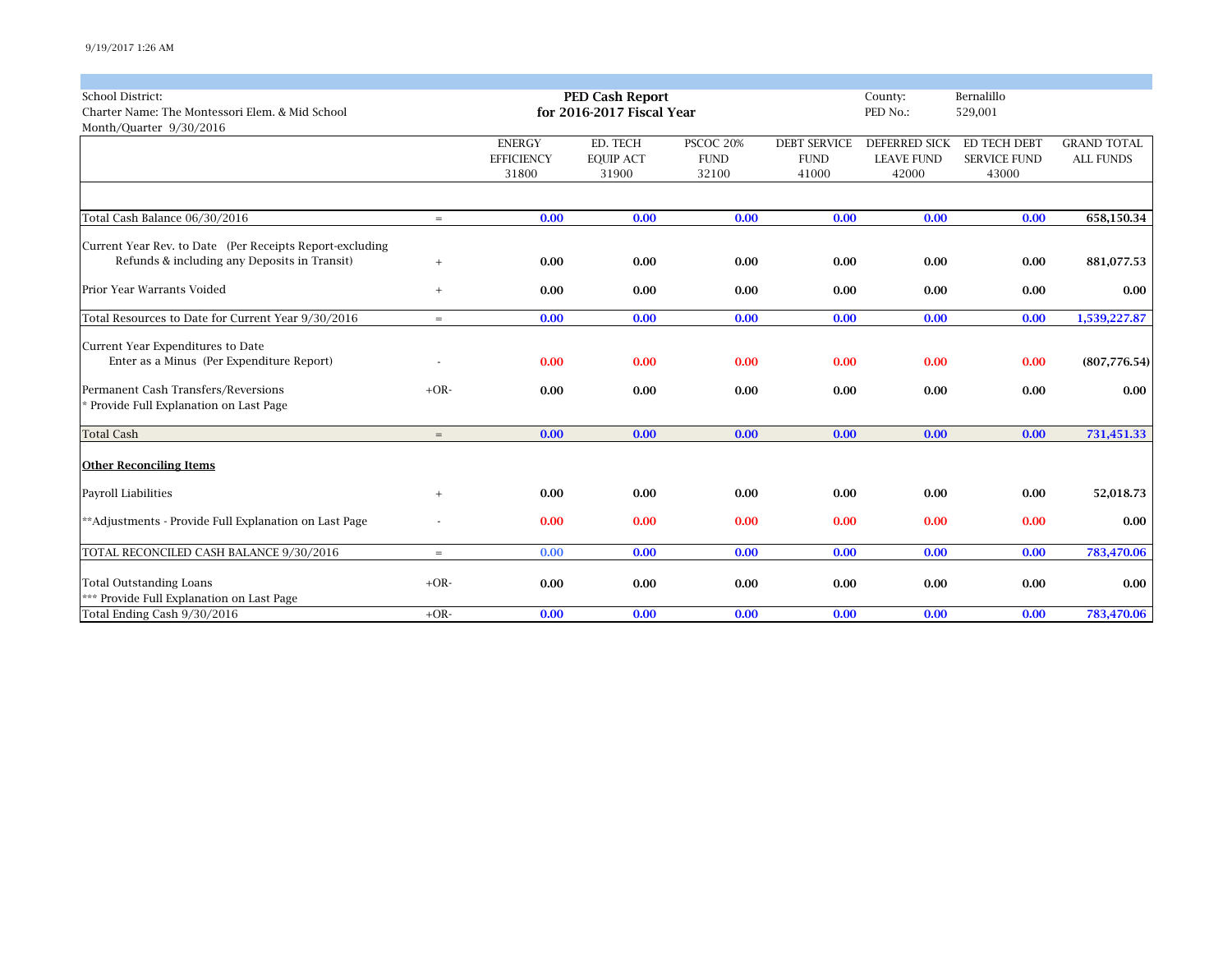## 9/19/2017 1:26 AM

| School District:<br>Charter Name: The Montessori Elem, & Mid School<br>Month/Quarter 9/30/2016 | <b>PED Cash Report</b><br>for 2016-2017 Fiscal Year |                  |                    |                                       |                    | COUNTY:<br>PED No.:            | Bernalillo<br>529001 |            |
|------------------------------------------------------------------------------------------------|-----------------------------------------------------|------------------|--------------------|---------------------------------------|--------------------|--------------------------------|----------------------|------------|
| B                                                                                              |                                                     | D                | E                  |                                       | G                  | H                              |                      |            |
| $+OR-$<br>$+OR-$<br><b>Adjustments to Bank Statement</b><br><b>From Bank Statements</b>        |                                                     |                  |                    | <b>Adjusted Bank</b><br>Balance       | <b>Description</b> | $+OR-$<br>Adjustment<br>Amount |                      |            |
|                                                                                                |                                                     | <b>Statement</b> | Overnight          | <b>Net Outstanding Items</b>          | Outstanding        |                                |                      |            |
| <b>Account Name/Type</b>                                                                       | <b>Bank</b>                                         | Balance          | <b>Investments</b> | (Checks) Deposits Interbank transfers |                    |                                | From line 12 Grand   | 783,470.06 |
|                                                                                                |                                                     |                  |                    |                                       |                    |                                | <b>Total All</b>     |            |
| Checking Wells Fargo                                                                           | Wells fargo                                         | 793,174.71       | 0.00               | (9,704.65)                            | 0.00               | 783,470.06                     |                      | 0.00       |
|                                                                                                |                                                     |                  | 0.00               | 0.00                                  | 0.00               | 0.00                           |                      | 0.00       |
|                                                                                                |                                                     | 0.00             | 0.00               | 0.00                                  | 0.00               | 0.00                           |                      | 0.00       |
| <b>Totals</b>                                                                                  |                                                     | 793.174.71       | 0.00               | (9,704.65)                            | 0.00               | 783,470.06                     |                      | 783,470.06 |
|                                                                                                |                                                     |                  |                    |                                       |                    |                                |                      | 0.00       |

**Please provide Page 1 of each of your Bank Statement(s).**

NOTE: Total Column H must equal total Column J

## \* PERMANENT CASH TRANSFERS/REVERSIONS (LINE 6)

| Please identify all cash transfers and reversions          | <b>FROM</b> | <b>AMOUNT</b> | T <sub>O</sub> |                      |
|------------------------------------------------------------|-------------|---------------|----------------|----------------------|
| per school district general ledger. Enter the name or fund | <b>FUND</b> | <b>FROM</b>   | <b>FUND</b>    | Explicit Explanation |
| number on the FROM FUND and TO FUND columns.               |             |               |                |                      |
| Please list each transaction separately.                   |             | 0.00          |                |                      |
|                                                            |             | 0.00          |                |                      |
|                                                            |             | 0.00          |                |                      |
|                                                            |             |               |                |                      |

## \*\* OTHER RECONCILING ITEMS (LINE 8 & 9)

| Please identify all reconciling adjustments                | <b>FROM</b> | <b>AMOUNT</b> | TO          |                                                   |
|------------------------------------------------------------|-------------|---------------|-------------|---------------------------------------------------|
| per school district general ledger. Enter the name or fund | <b>FUND</b> | <b>FROM</b>   | <b>FUND</b> | Explicit Explanation                              |
| number on the FROM FUND and TO FUND columns.               |             |               |             |                                                   |
| Please list each transaction separately.                   | 31200       | (10.495.46)   |             | 11,000.00 Correct fund balance form prior year.   |
|                                                            | 31200       | 0.00          |             | 11,000.00 Prior year Recivable received in FY 17. |
|                                                            | 31400       | 10.495.46     |             | 11,000.00 Prior year Recivable received in FY 17  |

## \*\*\* TOTAL OUTSTANDING LOANS (LINE 11)

| Please identify all outstanding loans                      | <b>FROM</b> | <b>AMOUNT</b> | TΟ          |                             |
|------------------------------------------------------------|-------------|---------------|-------------|-----------------------------|
| per school district general ledger. Enter the name or fund | <b>FUND</b> | <b>FROM</b>   | <b>FUND</b> | <b>Explicit Explanation</b> |
| number on the FROM FUND and TO FUND columns.               |             |               |             |                             |
| Please list each transaction separately.                   |             | 0.00          |             |                             |
|                                                            |             | 0.00          |             |                             |
|                                                            |             | 0.00          |             |                             |

**I, hereby, certify that the information contained in this cash report reconciles to the General Ledger.**